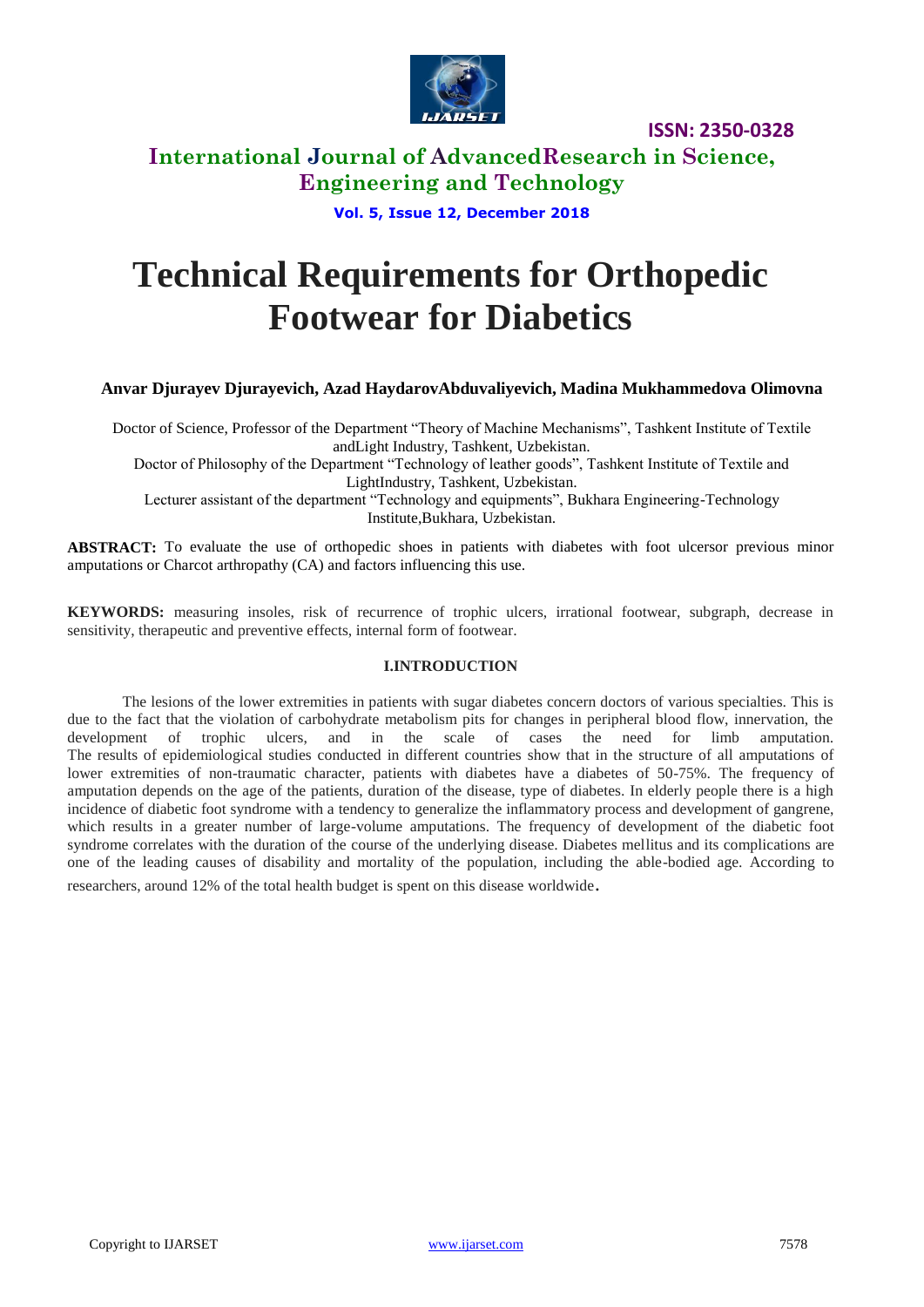

# **International Journal of AdvancedResearch in Science, Engineering and Technology**

**Vol. 5, Issue 12, December 2018**



Ischemic lesions. A. [Ischemic](https://www.sciencedirect.com/topics/medicine-and-dentistry/arterial-insufficiency-ulcer) ulcer. B. Ischemic ulcer after [revascularization.](https://www.sciencedirect.com/topics/medicine-and-dentistry/revascularization) D. Heel sore. C. Toe [necrosis.](https://www.sciencedirect.com/topics/medicine-and-dentistry/necrosis)

The study of the lower extremities of patients with diabetes mellitus biomechanics of the movements of the distribution of body weight to the support in the state and walking, the change in the size of the foot and hand during movement, the pressure arising between the foot and the top of the shoes will allow the designer to approach the choice of the sizes and shapes of the details of the top and bottom of the shoes, and also to choose the right materials for details.

A firm scientific basis for constructing a dimensional typology, which is the main development of dimensional assortments, can provide only extensive and systematic anthropometric data on the dimensions of a person's limbs. In the systematization of knowledge of the size of a large role assigned to the development of programs of anthropometric surveys and processing of data by mathematical statistics.

### **II. SIGNIFICANCE OF THE SYSTEM**

Rational is considered to be shoes, which creates maximum comfort for the foot in the process of its work. Supplying the population with rational footwear is of great importance, since such shoes reduce fatigue of the organism, prevent the development of leg diseases, improve the general condition of a person and increase his working capacity.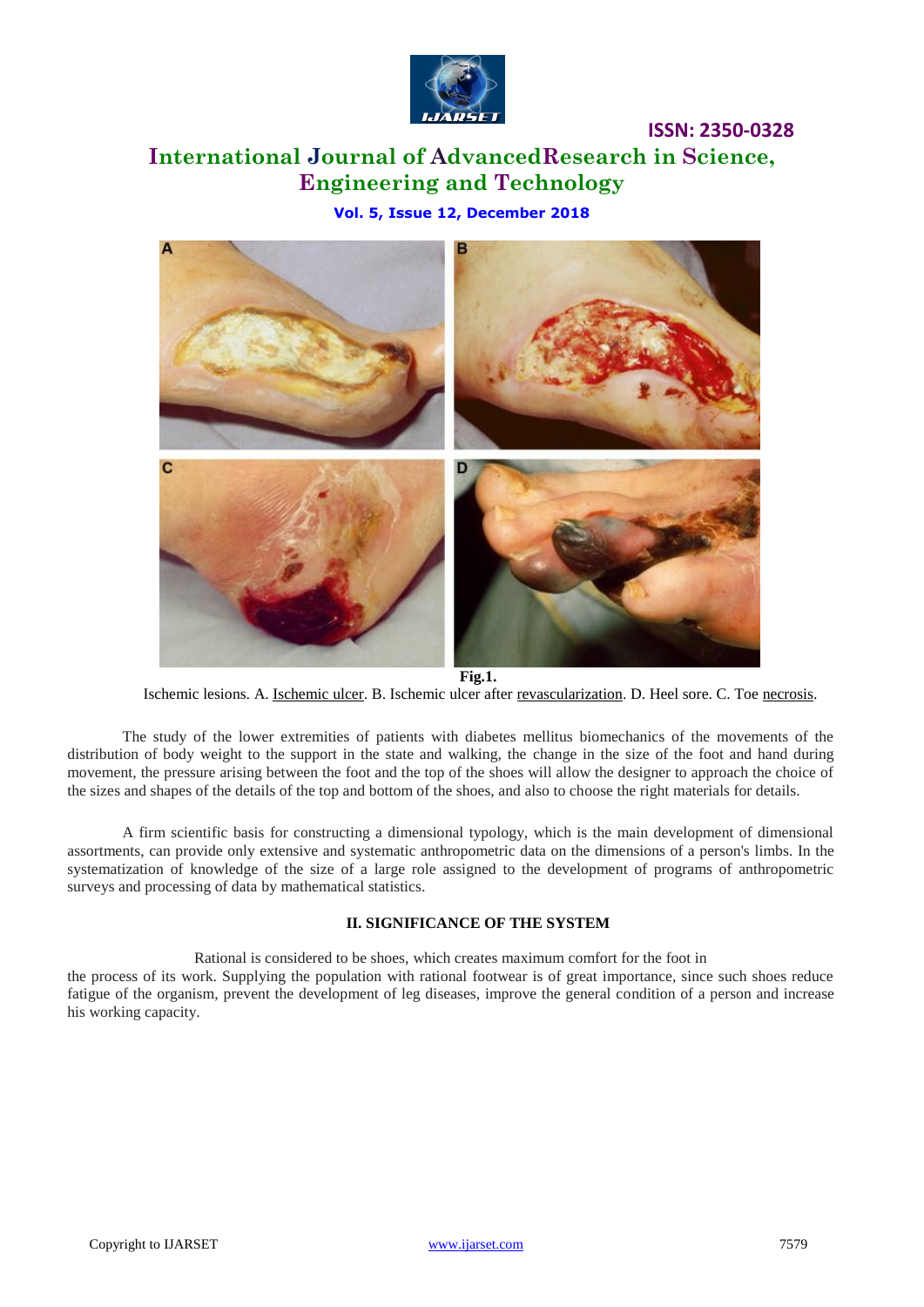

## **International Journal of AdvancedResearch in Science, Engineering and Technology**

### **Vol. 5, Issue 12, December 2018**



Figure.2.Managing diabetic foot infections

One of the main elements of the elements of the rational design of shoes is its internal form, which is determined mainly by the size, shape and work of the foot.

The specifics of designing shoes for preventive footwear are determined by the following factors:

- Features of the morphology of the feet, characteristic of various groups of the disease of the diabetic foot syndrome, as well as differences in the typology of deformities of

the feet;

The process of designing shoes for preventive footwear, taking into account the above factors, includes the following stages of work:

- analysis of the parameters of the current shoe pads for this type of disease;

-development of technical specifications for the design of the shoe of a certain type and purpose;

-conducting anthropometric examination of the feet of the group of diabetic foot syndrome, identifying patients' requirements for footwear for this type of disease;

-processing of anthropometric footstep data, graphical representation of the conditional mid-term foot of patients;

-define the basic parameters for the design of the shoe;

-Development of the first draft of the shoe;

-Preparation and testing of the prototype pads of orthopedic shoes for patients with diabetes mellitus.

### **III. LITERATURE SURVEY**

When designing rational designs of shoes and shoes, it is necessary to take into account the shape and dimensions of the foot not only in the static state, but also in the process of work. With a uniform distribution of the load on both human stops, the vertical, lowered from the center of gravity of the body, pass approximately through the middle of the pivot between the stops.

The area of the person's support is determined by the support surface of both feet. The greatest pressure is experienced by the bony protuberances of the calcaneus, the head of metatarsal bone and the process of the fifth metatarsal bone. However,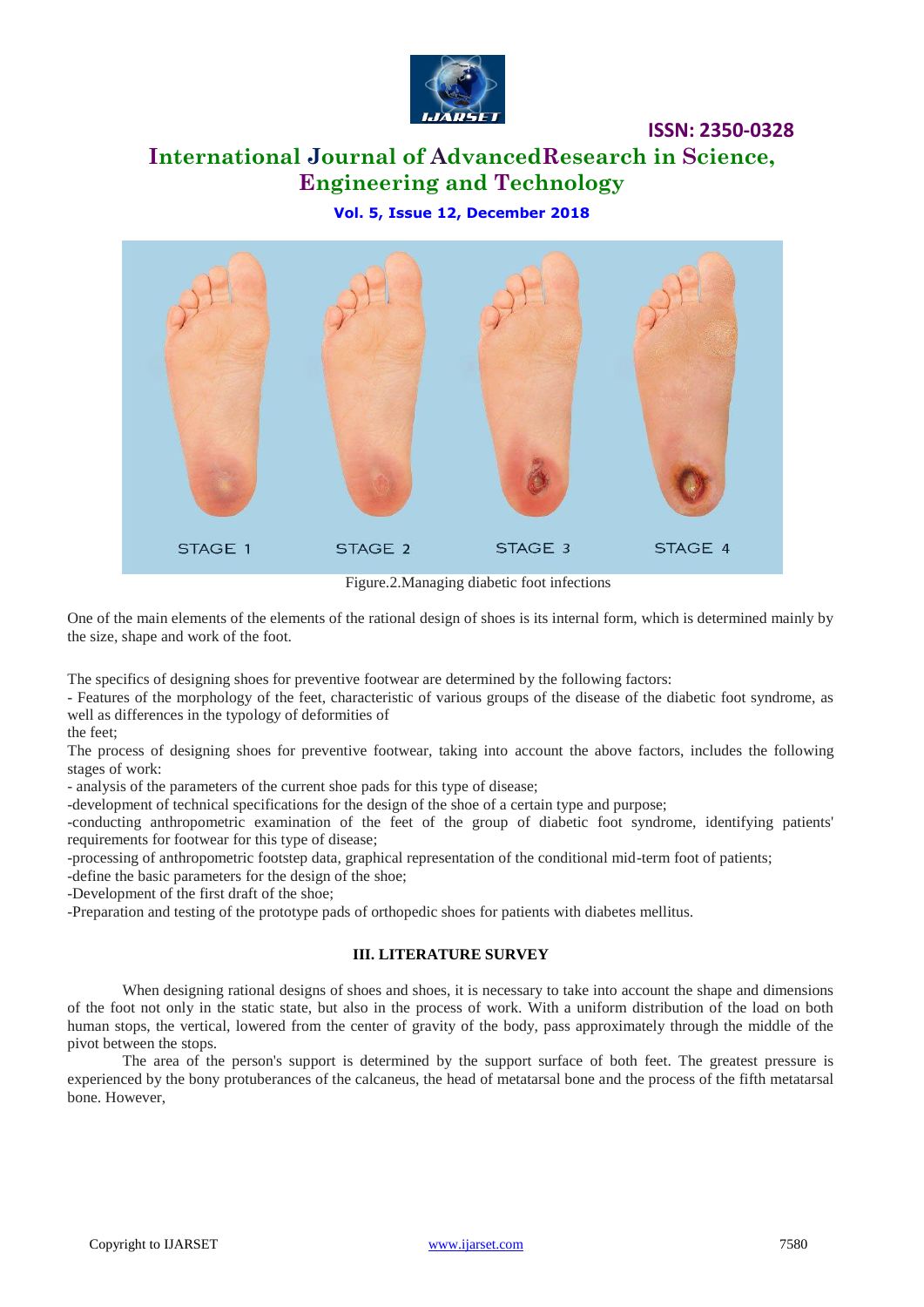

### **International Journal of AdvancedResearch in Science, Engineering and Technology**

### **Vol. 5, Issue 12, December 2018**

thanks to subcutaneous adipose tissue, the pressure on the foot support surface is distributed relatively evenly. Based on the average mass of the person and the middle support surface of the foot, it is approximately believed that the average pressure of the foot on the support is about 0.05 MPa. When the heel part of the foot is raised on the heel, the pressure on the front of the foot increases. For the physiological balance of the muscles, it is necessary to lift the heel part of the foot by 1/14 of its length.

When walking, one leg is a support, the other moves forward and falls on the support with a heel, then rolls from the heel to the front and pushes away from the support with stoves and fingers. When moving from the support of the entire surface

of the foot to the support of the bundles, it bends in the metatarsophalangeal and tarsal articulations. The time of support on the heel is 7% of the entire reference period, the entire stop-43%, the front of the foot -50%. In connection with this, it may be useful to develop a design of orthopedic footwear for patients with diabetic foot syndrome.

### **IV. METHODOLOGY**

One hundred twenty-one patients with diabetes (55 men and 66 women; 36 in the inactive stage of CA) were included. A questionnaire based on footwear was used to evaluate patients' compliance. Daily activity and the severity of the foot deformities were recorded. Further, foot geometry and forefoot and midfoot circumferences were measured. Results. Fifty-eight patients did not use orthopedic shoes. Users and non-users did not differ in terms of gender and type of diabetes. The causes of refusal included ill-fitting shoes (56%), ugly appearance (11%), traumatisation with shoes (11%), inability to walk (5%) and other causes (17%). The percentages of patients in each category of deformity severity were mild (41.2%), moderate (37%) and severe (54%. Frequency of refusal of CA vs non-CA patients: 72.2% and 43.5%; with severe deformities,70.8% vs 34%; with moderate deformities, 83.3% vs 57.2% ( $p < 0.05$  for all). In patients with CA, the only significant parameter was the difference in the circumference of the midfoot between the affected and non-affected foot; in CA users and non-users, this parameter was  $1.93 \pm 1.25$  vs  $0.70 \pm 0.83$  cm, respectively (p = 0.01). Conclusions. The high frequency of refusing to wear orthopedic shoes is related to severe foot deformities and the inability to accommodate them in off-the-shelf footwear. Most of the patients used orthopedic shoes for outdoor use, but the frequency of use was low. Shoe compliance did not depend on gender but increased with ageing, low levels of daily activity and in patients with severe deformities. Patients with CA are characterized with extremely low compliance. In this group, foot parameters and other objective parameters did not rely on footwear compliance.

### **V. EXPERIMENTAL RESULTS**

According to the data of a randomized clinical trial, the risk of relapse of trophic ulcers decreased by 45% for 1 year of wearing "shoe by ready-made shoe". Qualitative orthopedic footwear significantly (by 2-3 times) reduces the risk of diabetic foot syndrome - that is, it has a more effective preventive effect than most drugs prescribed for this purpose.

The prophylactic effect of orthopedic footwear has been proven in studies involving high-risk patients (history of trophic ulcers), but has not been confirmed in low-risk groups. Table 2 provides comparative indicators of the use of orthopedic shoes. In the recommended design, almost no complaints and pain in the process of wearing shoes.